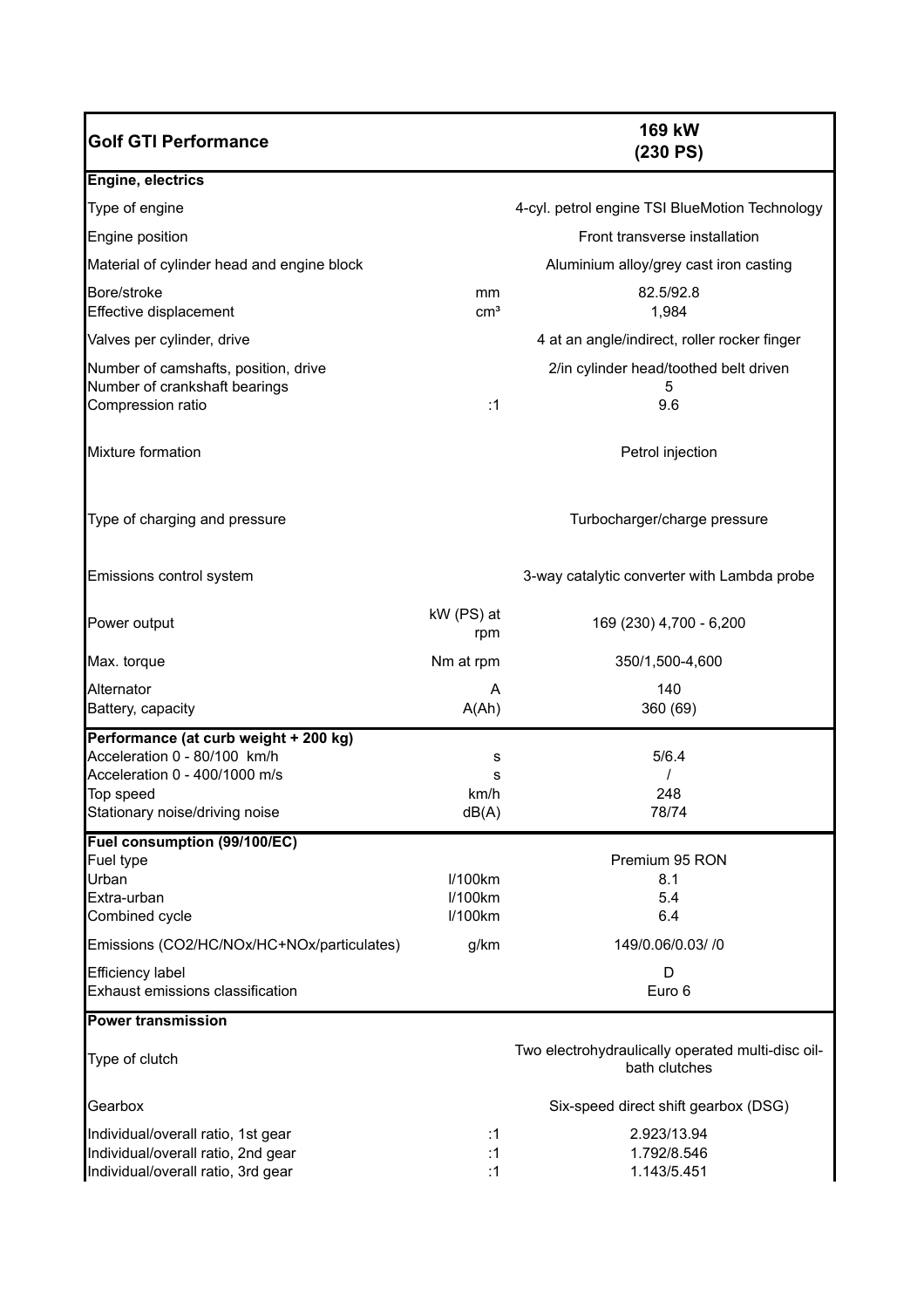| Individual/overall ratio, 4th gear<br>Individual/overall ratio, 5th gear<br>Individual/overall ratio, 6th gear<br>Individual/overall ratio, reverse gear<br>Front final drive ratio, output shafts 1/2/3<br>Gears on output shafts 1/2/3<br>Running gear | :1<br>:1<br>:1<br>:1 | 0.778/3.71<br>0.8/2.755<br>0.639/2.201<br>3.264/11.241<br>4.769/3.444/<br>1st-4th gears/5th-6th gears, rev. gear<br>Front: McPherson struts with lower wishbones.<br>Rear: four-link suspension with separate<br>spring/shock absorber arrangement, anti-roll bars<br>front and rear. ESP, TSC electromechanical<br>servotronic steering with speed-dependent power<br>assistance. |
|----------------------------------------------------------------------------------------------------------------------------------------------------------------------------------------------------------------------------------------------------------|----------------------|------------------------------------------------------------------------------------------------------------------------------------------------------------------------------------------------------------------------------------------------------------------------------------------------------------------------------------------------------------------------------------|
| Wheels<br><b>Tyres</b>                                                                                                                                                                                                                                   |                      | 7 1/2 J x 17<br>225/45 R 17 W                                                                                                                                                                                                                                                                                                                                                      |
| <b>Brakes</b><br><b>Brakes</b>                                                                                                                                                                                                                           |                      | Disc brakes front and rear, front discs ventilated,<br>ABS, EBPD, dual brake assist.                                                                                                                                                                                                                                                                                               |
| Type of ABS                                                                                                                                                                                                                                              |                      | Hydraulic ABS system                                                                                                                                                                                                                                                                                                                                                               |
| Ø Discs/drums front/rear<br>Wheels to which parking brake is applied                                                                                                                                                                                     | mm                   | 340/310<br>Rear wheels                                                                                                                                                                                                                                                                                                                                                             |
| <b>Exterior dimensions</b><br>Number of doors<br>Length/width/height<br>Wheelbase<br>Track, front/rear<br>Turning circle<br>Steering ratio                                                                                                               | mm<br>mm<br>mm<br>m  | 2<br>4,268/1,790/1,442<br>2,631<br>1,538/1,516<br>10.9<br>13.56                                                                                                                                                                                                                                                                                                                    |
| <b>Interior dimensions</b><br>Number of seats<br>Front entry, width/height<br>Elbow width at front/rear                                                                                                                                                  | mm<br>mm             | 5<br>1,486/1,465                                                                                                                                                                                                                                                                                                                                                                   |
| <b>Luggage compartment</b><br>Length, rear seat raised/folded down<br>Smallest luggage compartment width<br>Load height up to headlining<br>Volume by VDA measurement: rear seat<br>raised/folded down<br>Width of tailgate                              | mm<br>mm<br>mm<br>mm | 839/1,558<br>1,003<br>900<br>380 / 1,270<br>/1,023                                                                                                                                                                                                                                                                                                                                 |
| <b>Weights</b><br>Unladen weight<br>Permitted gross weight<br>Payload                                                                                                                                                                                    | kg<br>kg<br>kg       | 1,402<br>1,870<br>543                                                                                                                                                                                                                                                                                                                                                              |